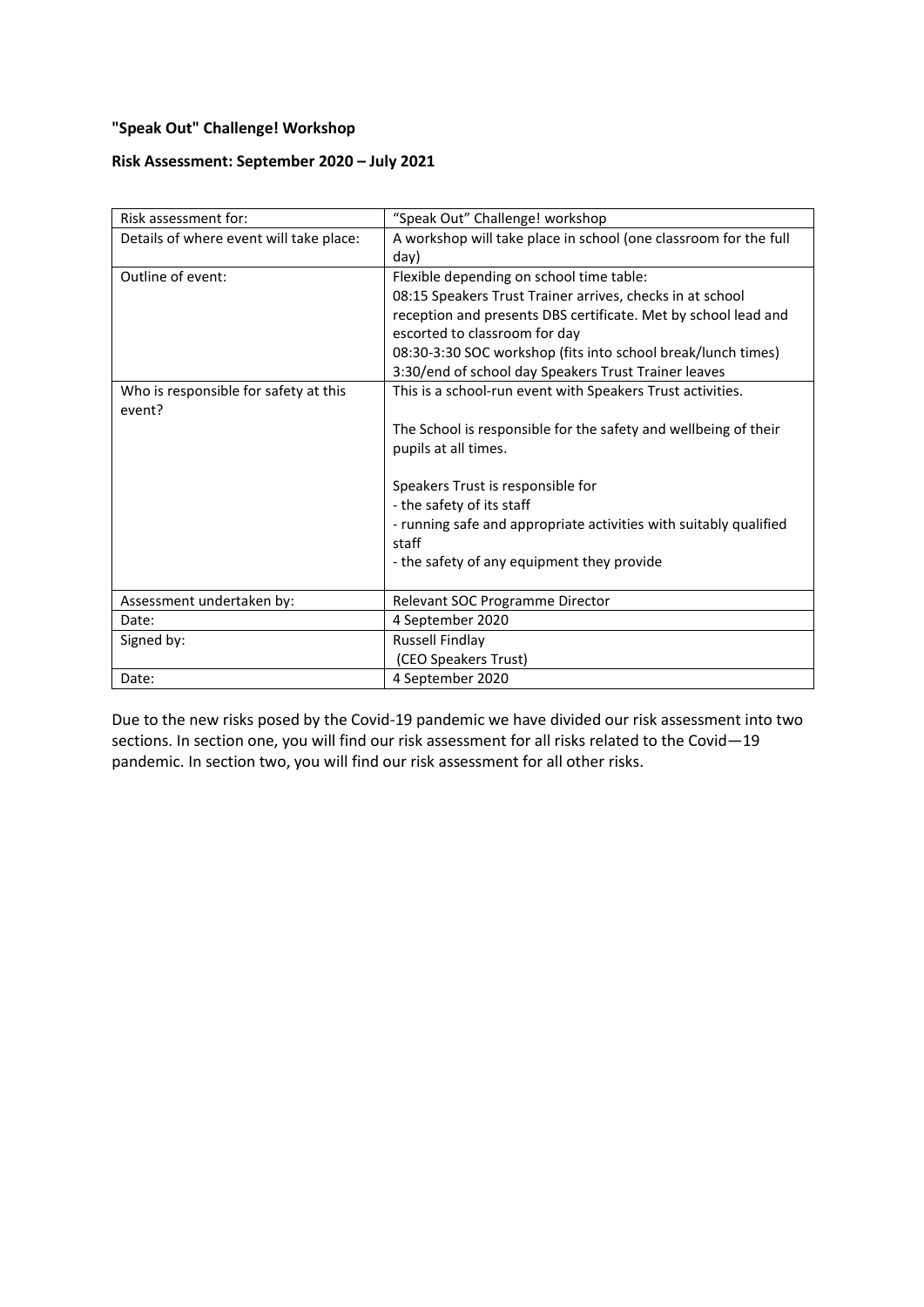### **Section 1: Covid-19 Risk Assessment**

NB: At all times we will follow the current guidelines from the government, local authority and school including monitoring areas of heightened risk. We will work with the school to make the necessary adjustments to the workshop (e.g. workshop space or participant numbers) to ensure that these guidelines are met.

#### **Risk Assessment:**

Key: Green – low Amber – medium Red – high

| <b>Risk</b>                                                                    | Likelihood<br>of Risk | <b>Impact of Risk</b> | Mitigation                                                                                                                                                                                                                                                                                                                                                                                                                                                                                                                                                                                                                                                                                                                                                                                                                                                                                                                                                                                                                                                                                                                                                                                                                                                      |
|--------------------------------------------------------------------------------|-----------------------|-----------------------|-----------------------------------------------------------------------------------------------------------------------------------------------------------------------------------------------------------------------------------------------------------------------------------------------------------------------------------------------------------------------------------------------------------------------------------------------------------------------------------------------------------------------------------------------------------------------------------------------------------------------------------------------------------------------------------------------------------------------------------------------------------------------------------------------------------------------------------------------------------------------------------------------------------------------------------------------------------------------------------------------------------------------------------------------------------------------------------------------------------------------------------------------------------------------------------------------------------------------------------------------------------------|
| A Trainer infected with Covid-19<br>comes to school                            | Green                 | Red                   | Speakers Trust will require Trainers to sign a declaration that they<br>are fit to deliver workshops against measures including their own<br>health, their household and close contacts' health and if they have<br>travelled to any high-risk countries before delivering workshops.<br>Trainers are required to immediately report any change in these<br>circumstances to Speakers Trust and anyone who does not meet<br>these requirements will not attend a school and the workshop will<br>be reallocated to another Trainer.                                                                                                                                                                                                                                                                                                                                                                                                                                                                                                                                                                                                                                                                                                                             |
| Trainer comes into contact with<br>Covid-19 whilst travelling to the<br>school | Green                 | Amber                 | Trainers are encouraged to walk, cycle or drive wherever possible.<br>Where this is not possible, they are required to wear a mask on all<br>public transport, carry their own hand sanitiser and sanitise their<br>hands on arrival to school and after checking in.                                                                                                                                                                                                                                                                                                                                                                                                                                                                                                                                                                                                                                                                                                                                                                                                                                                                                                                                                                                           |
| Trainer transmits Covid-19 to<br>students or teachers at the<br>school         | Green                 | Amber                 | Speakers Trust will abide by the regulations and guidelines of each<br>school. In accordance with Speakers Trust's risk-mitigation<br>processes:<br>On arrival: Trainer to sanitise hands on arrival and after checking in,<br>Trainer to be greeted by lead teacher only and escorted to<br>workshop space after students are already in their classrooms,<br>Trainer to wear mask in school hallways at school request, Trainer<br>to sanitise hands on arrival in workspace<br>During Workshop: Trainer to maintain legally prescribed social<br>distance from students, Trainer to wear a mask at school request,<br>Trainer will not distribute resources and discourage any sharing of<br>resources, Trainer to bring their own stationery and equipment,<br>Trainer to stay in workshop room during breaks to minimise risk of<br>further exposure and to wash hands thoroughly after all restroom<br>visits<br>Leaving school: Trainer to be escorted by lead teacher only, Trainer<br>to be escorted after students have left or in a way that avoids<br>interaction with students, Trainer to wash/sanitise hands before<br>leaving the workshop space and/ or re-entering workshop space (ie<br>after a comfort break) and before leaving the school |
| Trainer exhibits Covid-19<br>symptoms following their<br>workshop              | Amber                 | Red                   | Trainers will keep a record of their movements and contact with<br>other people. Whilst at the school Trainers will endeavour to limit<br>their contact to the lead teacher and workshop participants and will<br>keep a record of any students/staff interacted with outside of this<br>group. Trainer to inform Speakers Trust immediately if they develop<br>symptoms and Speakers Trust to contact the lead teacher with the<br>information and list of people who interacted with the Trainer.                                                                                                                                                                                                                                                                                                                                                                                                                                                                                                                                                                                                                                                                                                                                                             |
| Trainer contracts Covid-19<br>whilst at the school                             | Green                 | Amber                 | Trainers will be required to supply and fit appropriate PPE, regularly<br>wash/sanitise hands according to government guidelines and limit<br>their contact with students and staff at school.<br>We ask that schools work with us to ensure the safety of our staff.<br>This requires schools to follow national, local and school policy and                                                                                                                                                                                                                                                                                                                                                                                                                                                                                                                                                                                                                                                                                                                                                                                                                                                                                                                  |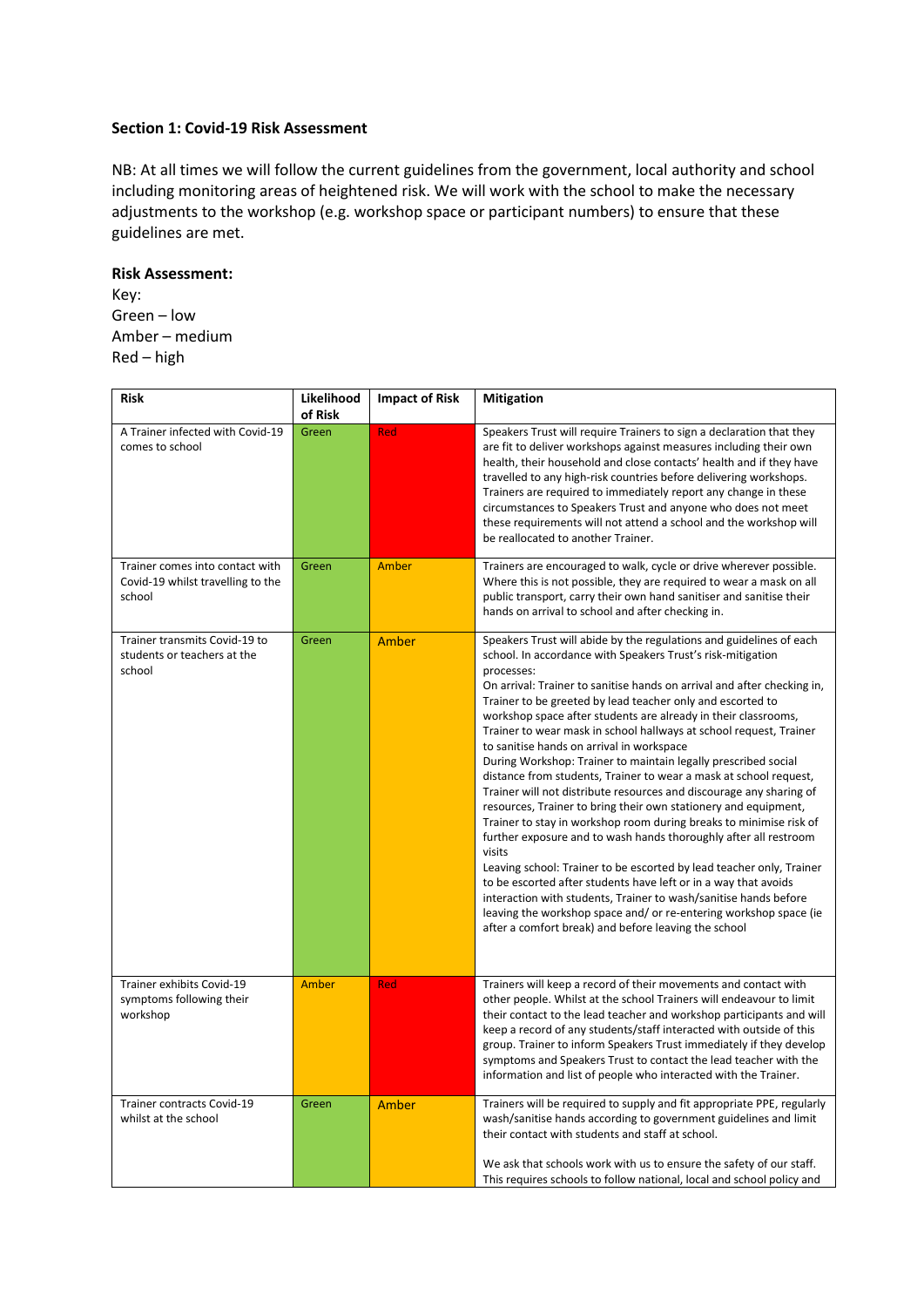|                                                                    |       |     | specifically for our workshop to:<br>- provide a dedicated space for the workshop, with ample<br>ventilation and cleaning before the workshop and at breaks<br>- provide one lead teacher to escort the Trainer, supervise the<br>workshop and otherwise support throughout the day<br>- allow the Trainer to remain in the workshop space throughout the<br>day or provide another clean, ventilated, empty room for them to<br>eat their lunch<br>- provide adequate hand sanitising and cleaning opportunities for<br>students throughout the day |
|--------------------------------------------------------------------|-------|-----|------------------------------------------------------------------------------------------------------------------------------------------------------------------------------------------------------------------------------------------------------------------------------------------------------------------------------------------------------------------------------------------------------------------------------------------------------------------------------------------------------------------------------------------------------|
| There is a Covid-19 outbreak at<br>a school following the workshop | Amber | Red | Trainers will keep a record of their movements and contact with<br>people. We ask that schools contact Speakers Trust immediately if<br>any student at the school develops symptoms of or is tested<br>positive for Covid-19. We will cascade that information to all<br>relevant parties using our Trainer records.                                                                                                                                                                                                                                 |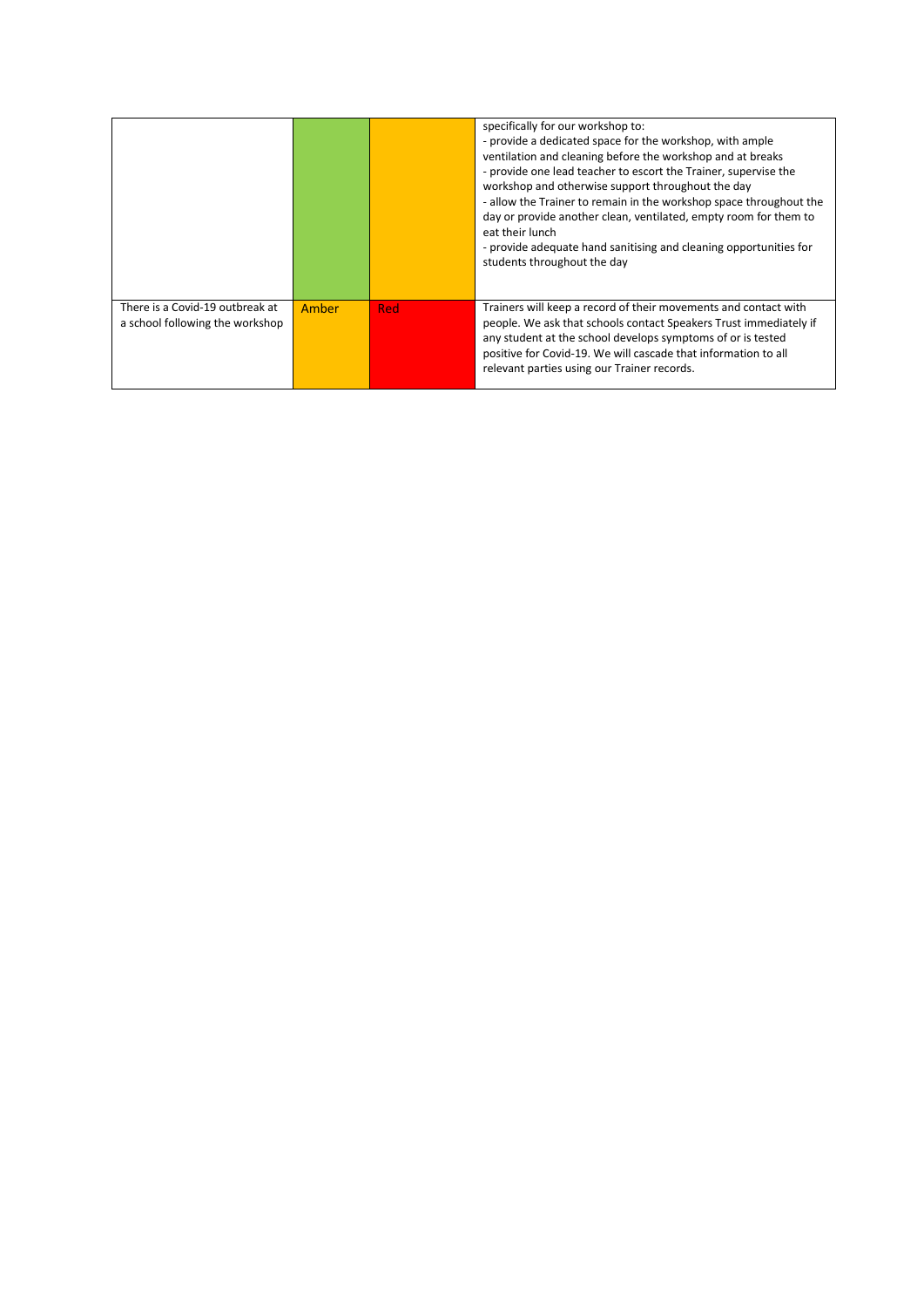# **Section 2: Risk Assessment for Workshop delivery** Key: Green – low Amber – medium Red – high

| <b>Risk</b>                                                                                                                                                          | Likelihood<br>of Risk | Impact of<br><b>Risk</b> | <b>Mitigation</b>                                                                                                                                                                                                                                                                                                                                                                                                                                                                                                                 |
|----------------------------------------------------------------------------------------------------------------------------------------------------------------------|-----------------------|--------------------------|-----------------------------------------------------------------------------------------------------------------------------------------------------------------------------------------------------------------------------------------------------------------------------------------------------------------------------------------------------------------------------------------------------------------------------------------------------------------------------------------------------------------------------------|
| Student uses workshop<br>as a platform for a<br>speech that places them<br>(or fellow pupils) in a<br>vulnerable position -<br>impacting student's<br>future welfare | Green                 | Red                      | Trainer manual makes clear that student welfare is more important than<br>anything else.                                                                                                                                                                                                                                                                                                                                                                                                                                          |
|                                                                                                                                                                      |                       |                          | Trainers reiterate importance of positive message in training. Trainer to set<br>workshop space as a safe space and for students to be considerate of other<br>viewpoints, perspectives and faiths. Trainer to ensure that the pupils<br>consider the implications of making their specific speeches at a public event<br>(since they may have to if they progress to the next stage) and advise pupils<br>of the implications of their specific speeches appearing on social media,<br>bearing in mind their safety and welfare. |
|                                                                                                                                                                      |                       |                          | Safeguarding – all Speakers Trust staff are required to act in line with the<br>safeguarding policy. If a student makes a disclosure in a workshop or a<br>trainer makes an observation, the trainer is briefed to follow<br>disclosure/observation reporting systems.                                                                                                                                                                                                                                                            |
|                                                                                                                                                                      |                       |                          | Relevant Programme Director to react, respond, report and refer – if non-<br>emergency to report to host school's safeguarding lead and to follow up for a<br>confirmation of receipt and that the school will be following their standard<br>safeguarding procedures.                                                                                                                                                                                                                                                            |
| Safeguarding Issues. Risk<br>of abuse or false<br>allegations                                                                                                        | Green                 | Red                      | As part of Speakers Trust's recruitment and selection process, offers of work<br>for positions which involve working with children are subject to a satisfactory<br>Disclosure and Barring Service (DBS) at the level deemed suitable for the<br>position offered and subject to appropriate references. All Speakers Trust<br>staff and trainers are inducted according to Speakers Trust's Safeguarding<br>Policy and are required to follow safeguarding procedures.                                                           |
|                                                                                                                                                                      |                       |                          | Teacher agreement ensures a member of the student's school staff is<br>present in loco parentis throughout "Speak Out" Challenge! workshop.                                                                                                                                                                                                                                                                                                                                                                                       |
| Needs of specific pupils<br>aren't met in a<br>workshop                                                                                                              | Green                 | Amber                    | Teacher Agreement outlines responsibility for lead teacher and they agree to<br>advise Speakers Trust in good time of any pupil's special needs or additional<br>requirements so the team can make reasonable adjustments with a view to<br>ensuring they are able to participate fully.                                                                                                                                                                                                                                          |
| Pre-existing medical<br>conditions worsened by<br>a particular activity eg                                                                                           | Green                 | Amber                    | Teacher Agreement outlines responsibility for lead teacher and they agree to<br>advise Speakers Trust in good time of any pupil's special needs or additional<br>requirements.                                                                                                                                                                                                                                                                                                                                                    |
| stress or anxiety                                                                                                                                                    |                       |                          | Appropriate school staff to remain with pupils.                                                                                                                                                                                                                                                                                                                                                                                                                                                                                   |
|                                                                                                                                                                      |                       |                          | Trainers to follow the direction of Teacher in relation to pupils at all times.<br>Trainer to ensure teacher understands the activities to be undertaken.                                                                                                                                                                                                                                                                                                                                                                         |
| General building safety                                                                                                                                              | Green                 | Amber                    | Speakers Trust team to follow Health & Safety Procedural Guidance of host<br>school.                                                                                                                                                                                                                                                                                                                                                                                                                                              |
|                                                                                                                                                                      |                       |                          | Lead Teacher has responsibility for briefing the Speakers Trust trainer on any<br>specific health and safety issues, including but not limited to Fire Escapes,<br>Fire Alarms / Practices. Trainers briefed to ensure they have this<br>understanding and to follow school's usual registration/check-in procedure.                                                                                                                                                                                                              |
|                                                                                                                                                                      |                       |                          | Teacher asked to remain in training room throughout the event.                                                                                                                                                                                                                                                                                                                                                                                                                                                                    |